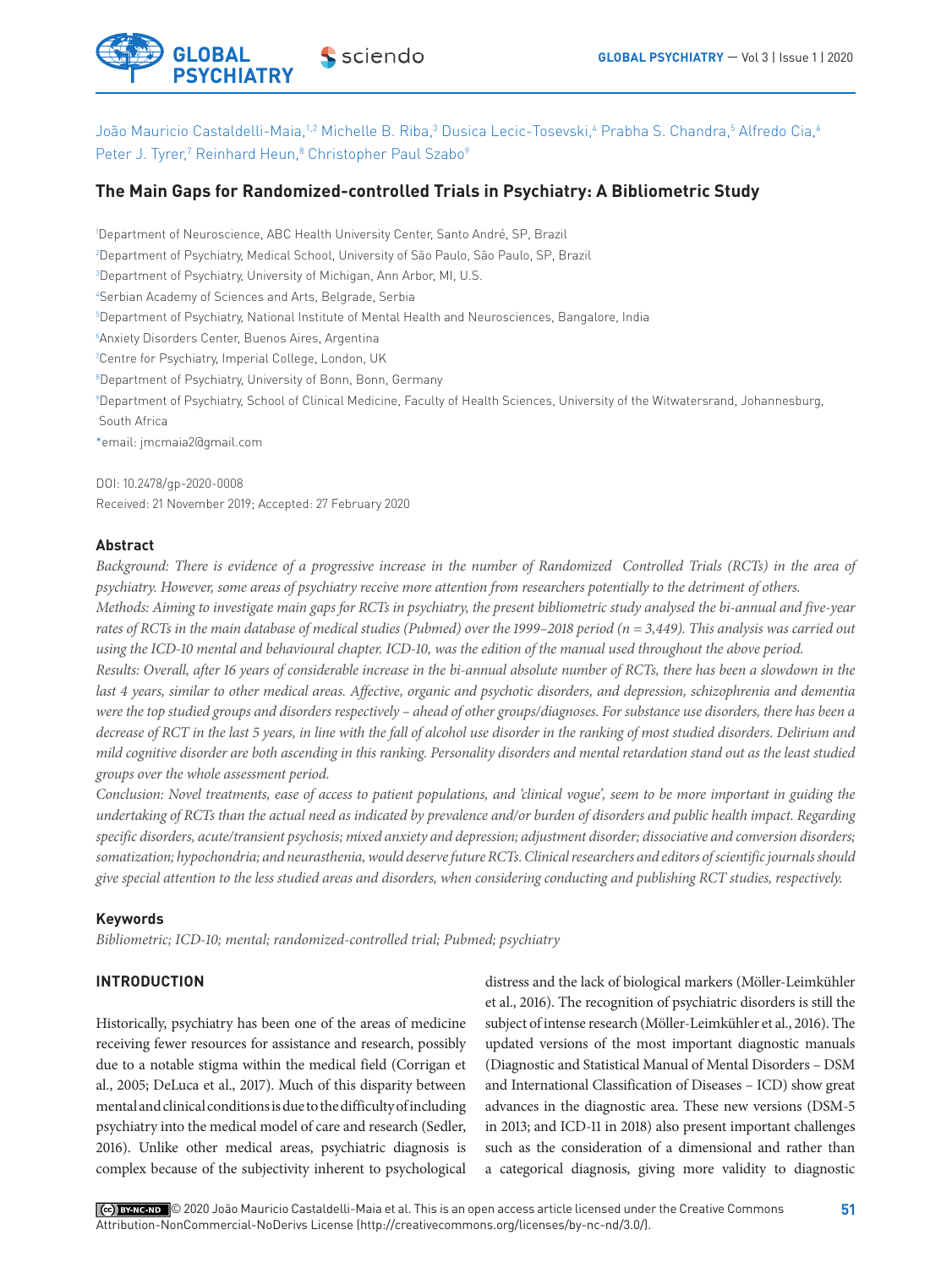assessment in psychiatry (Castaldelli-Maia et al., 2015; 2016; 2018a), which will require further research in the coming decades.

Notwithstanding the aforementioned, the development in the area of categorical diagnosis allowed the creation of structured interviews (Shankman et al., 2018; Degenhardt et al., 2019). These psychometric instruments facilitate diagnoses listed in DSM and ICD, promoting a consistency of the diagnostic concepts both within and across countries given their translation and validation for multiple languages (Shankman et al., 2018; Degenhardt et al., 2019). Considering the important interface of mental disorders with both social and cultural aspects, the unification of the nosological concepts (mainly proposed by ICD) allowed for an operationalization of psychiatric diagnoses (Reed, 2018) and their treatment mainly through psychotherapy and psychopharmacology (Hockenberry et al., 2019; Kupfersmid, 2019; Thoma et al., 2015; Allison & Moncrieff, 2014; Liu et al., 2017; Harris et al., 2005).

The possibility of evidence-based treatment for mental disorders has brought psychiatry closer to other medical specialties. Abolition of ineffective and disreputable treatment for patients such as hydrotherapy and bleeding, reduced the stigma attached to people with mental disorders (Overholser, 2002). Most people with mental disorders can now resume their functionality because of evidence-based treatments (Möller-Leimkühler et al., 2016). Inherent to the inclusion of psychiatry within medical research, making the conducting of Randomized Controlled Trials (RCTs) essential (Hasan et al., 2019). Currently, RCTs are critical in defining the most appropriate therapy for a particular disease (Hasan et al., 2019). With RCTs, two or more groups are randomized to receive two or more types of intervention in a controlled environment (Grossman & Mackenzie, 2005). RCTs are of critical importance on the treatment guidelines conducting, where also a pharmaceutical industry has the interest to be on the top (e.g., Ia evidence level, A grade of recommendations). Also, RCTs are very important in the effect size calculation of a given treatment, because an absolute risk reduction is calculated from RCTs (e.g., number-needed-to-treat).

There is some evidence of a progressive increase in the number of RCTs in the area of psychiatry (Koskinen et al., 2008). There are also indications, however, that some areas of psychiatry receive more attention from researchers, potentially to the detriment of others (Koskinen et al., 2008). Bibliometric studies allow the measurement of the quantity and quality of scientific studies produced in the various areas of science (López-Muñoz et al., 2019). The former studies evaluate the trends and the

concentration of scientific research, as well as the main gaps for conducting further studies (López-Muñoz et al., 2019). A detailed evaluation of RCT trends in the different areas of psychiatry would be crucial for the identification of less studied areas.

Aiming to investigate main gaps for RCTs in psychiatry, the present bibliometric study will analyse the rate of publication of RCTs in the main database of medical studies over the past 20 years (1999–2018). This analysis will be carried out as per the ICD-10 mental and behavioural chapter, which was the edition of the manual used throughout this period.

# **METHODS**

### **Source/Search**

The final search for RCTs published in scientific journals indexed in Pubmed was carried out on 21st March 2019 (with a final search date up to 31st December 2018). PubMed is the most commonly used search engine in the medical sciences, being a free search engine that covers the MEDLINE database of references among others (Frandsen et al., 2019). Millions of searches are processed daily using this database, thus constituting an essential current global health tool for clinicians and researchers, with an enormous positive effect in public health (Manca et al., 2017). We selected Pubmed among the available databases because a previous study found that using data sources beyond PubMed has a modest impact on the results of systematic reviews of medical studies, especially when RCTs are concerned (Halladay et al., 2015). Compared to the other most popular databases in the field (Web of Science, GoogleScholar and Scopus), Pubmed presents a series of advantages such as free access, update frequency, early articles, and high standards of journal quality (Falagas et al., 2008).

#### **Inclusion/Exclusion criteria**

The fifth chapter of the tenth revision of the International Statistical Classification of Diseases and Related Health Problems (ICD-10) published by the World Health Organization (WHO) contains the Mental and Behavioural Disorders (WHO, 1992). From 1992 to 2018, it was the official mental health system for almost all countries, including the USA, (WHO, 1992; Reed, 2010). Two separate publications of this chapter were made available (WHO, 1992; 1993). The 'blue book' contained the clinical descriptions and diagnostic guidelines for clinical and general educational use (WHO, 1992). The green book contained the diagnostic criteria for research (WHO, 1993). Both books list the following eleven groups of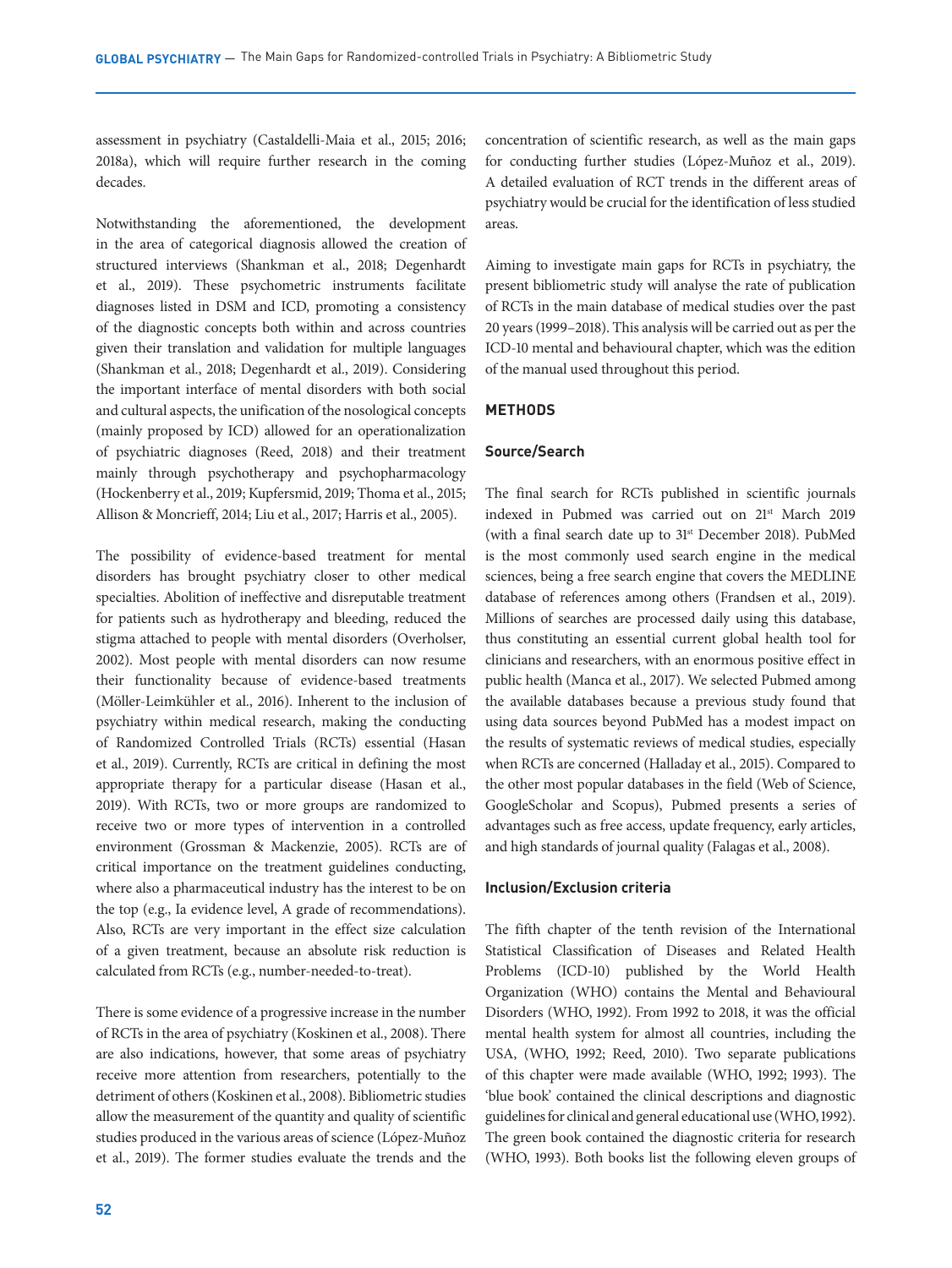disorders: [F00–F09] organic, including symptomatic, mental disorders; [F10–F19] mental and behavioural disorders due to psychoactive substance use; [F20–F29] schizophrenia, schizotypal and delusional disorders; [F30–F39] mood (affective) disorders; [F40–F48] neurotic, stress-related and somatoform disorders; [F50–F59], behavioural syndromes associated with physiological disturbances and physical factors; [F60–F69] disorders of adult personality and behaviour; [F70– F79] mental retardation; [F80–F89] disorders of psychological development; [F90–F98] behavioural and emotional disorders with onset usually occurring in childhood and adolescence; [F99] unspecified mental disorder.

For the present analysis, all the diagnoses included in the first eight sections [F00-F79] were included in the bibliometric analysis. The penultimate section [F80-F98] was excluded because of including specific diagnoses for child and adolescent only (i.e., developmental disorders; autism; disturbance of activity and attention; conduct disorder), because the present study aimed to compare diagnoses that were not restricted to an age interval. The last section [F99] was excluded because of the non-utility of such diagnoses (unspecified mental disorder) for RCTs.

# **Search terms**

We included the term that referred to the diagnosis exactly as listed on the ICD-10 (WHO, 1992) for each disorder. Whenever possible, we added such terms in a Boolean search, using AND, OR, and wildcards operators, to make search as simple as possible. In addition, we allowed some well-established acronyms of ICD-10 diagnoses (i.e., anxiety disorders). We conducted the search per group of disorders, as follows:

- Organic, including symptomatic, mental disorders [F00-F09]: dementia [F01, F02, F03]; organic AND (amnesic or hallucinosis or catatonic or delusional or schizophrenia or mood or affective or anxiety or dissociative or emotionally labile or asthenic or mental or brain syndrome or personality disorder) [F06.0, F06.1, F06.2, F06.3, F06.4, F06.5, F06.6, F07.0]; delirium [F05]; mild cognitive[F06.7]; (specified or unspecified) AND mental AND brain damage [F06.8, F06.9]; (postencephalitic OR postconcussional) AND syndrome [F07.1, F07.2]; unspecified (organic personality or behavioural disorders) [F07.8, F07.9]; unspecified (organic or symptomatic) mental disorder [F09].
- Mental and behavioural disorders due to psychoactive substance use [F10-F19]: alcohol AND (intoxication OR shortterm effects OR harmful OR abuse OR misuse OR dependenc\* OR withdrawal OR psycho\* OR amnesic) [F10.0, F10.1, F10.2, F10.3, F10.4, F10.5, F10.6, F10.7]; (tobacco OR nicotine) AND

(intoxication OR short-term effects OR harmful OR abuse OR misuse OR dependenc\* OR withdrawal OR psycho\* OR amnesic) [F17.0, F17.1, F17.2, F17.3, F17.4, F17.5, F17.6, F17.7]; (opioid\* OR cannab\* OR marijuana OR sedative\* OR hypnotic\* OR benzodiazepine\* OR cocaine OR stimulant\* OR caffeine OR hallucinogen\* OR volatile solvent\* OR inhalant\* OR multiple drug use) AND (intoxication OR short-term effects OR harmful OR abuse OR misuse OR dependenc\* OR withdrawal OR psycho\* OR amnesic) [F1x.0, F1x.1, F1x.2, F1x.3, F1x.4, F1x.5, F1x.6, F1x.7]; delirium tremens [F10.4]; Korsakoff [F10.6]; post hallucinogen perception disorder [F16.6]; (unspecified or other) AND (mental or behavioural) disorder [F1x.8, F1x.9].

- Schizophrenia, schizotypal and delusional disorders [F20-F29]: schizophreni\* [F20.0, F20.1, F20.2, F20.3, F20.4, F20.5, F20.6, F20.7, F20.8, F23.2]; schizotypal [F21]; delusional [F22]; involutional paranoid state [F22.8]; paranoia querulans [F22.8]; (acute OR transient OR nonorganic) AND psychotic [F23, F28, F29]; acute polymorphic psychotic disorder [F23.0, F23.1]; induced delusional disorder [F24]; folie à deux [F24]; schizoaffective [F25]; chronic hallucinatory psychosis [F28].
- Mood (affective) disorders [F30-39]: (manic OR mania OR hypomania OR bipolar disorder\* OR BD) [F30, F31]; depressive disorder or depression [F32, F33, F38.1]; persistent (mood or affective) [F34]; cyclothymia [F34.0]; dysthymia [F34.1]; mixed affective episode [F38.0]; unspecified (mood or affective) disorder [F39].
- Neurotic, stress-related and somatoform disorders [F40-F48]: phobic [F40, F40.8, F40.9]; agoraphobia [F40.0]; phobia\* [F40.1, F40.2, F40.9]; anthropophobia [F40.1]; acrophobia OR claustrophobia [F40.2]; panic disorder [F41.0]; anxiety disorder or GAD [F41.1]; obsessivecompulsive disorder or OCD [F42]; acute stress reaction [F43.0]; post-traumatic stress disorder or PTSD [F43.1]; adjustment disorder [F43.2]; dissociative disorder [F44, F44.0, F44.1, F44.2, F44.4, F44.5, F44.6, F44.7, F44.8, F44.9]; (trance OR possession) disorders [F44.3]; Ganser's syndrome [F44.8]; multiple personality [F44.8]; somatoform disorders [F45, F45.1, F45.4, F45.8, F45.9]; somatization disorder [F45.0]; Briquet's disorder [F45.0]; multiple psychosomatic disorder [F45.0]; hypochondria\* [F45.2]; body dysmorphic disorder or dysmorphophobia or nosophobia [F45.2]; somatoform autonomic dysfunction[F45.3]; (cardiac OR gastric) neurosis [F45.2]; Da Costa's syndrome [F45.2]; neurocirculatory asthenia [F45.2]; psychalgia [F45.4]; neurotic disorders [F48, F48.8, F48.9]; neurasthenia [F48.0]; depersonalization or derealization [F48.1]; Dhat syndrome OR occupational neurosis OR psychastheni\* OR psychogenic syncope [F48.2]; neurosis [F48.9].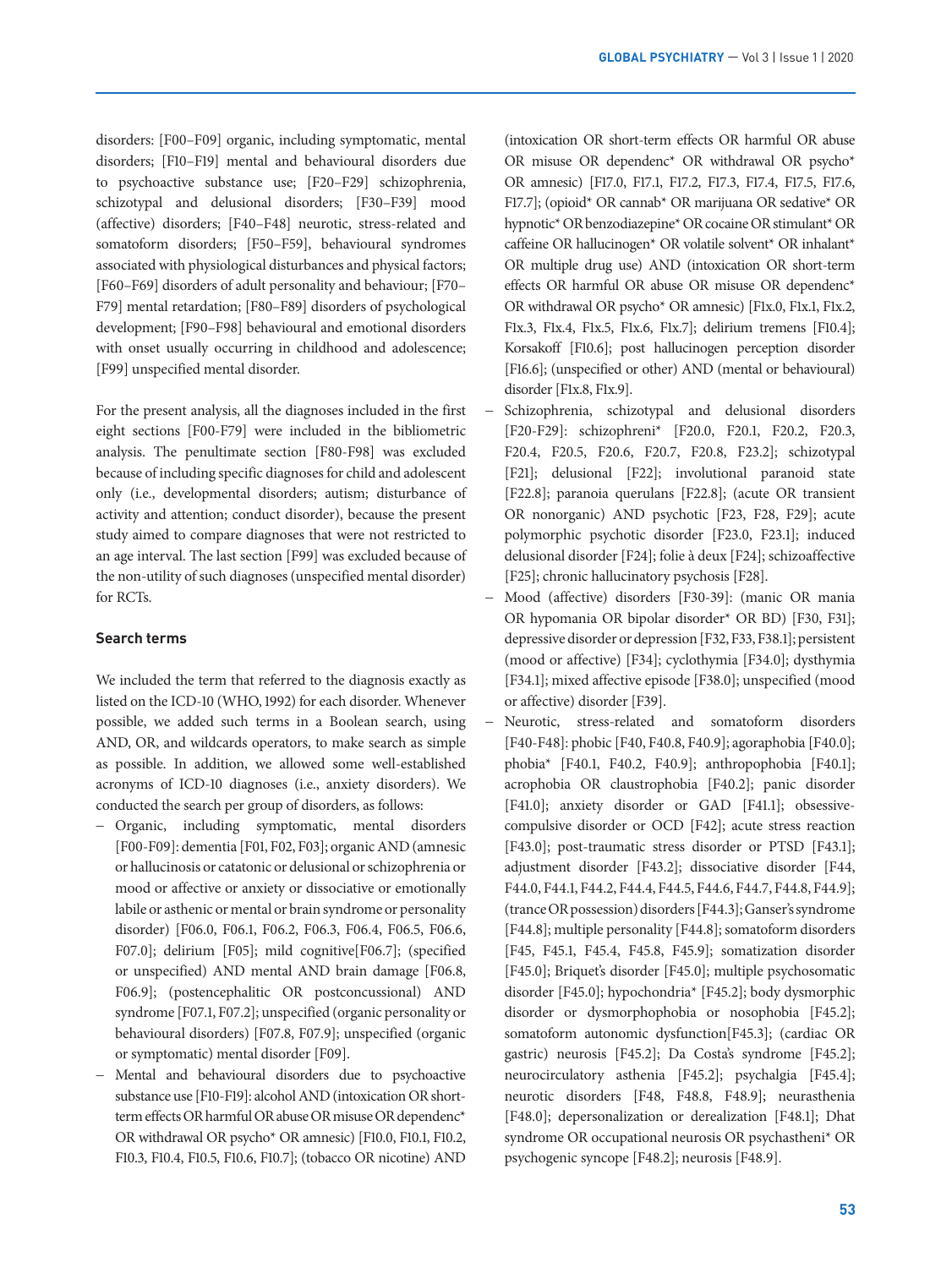- Behavioural syndromes associated with physiological disturbances and physical factors [F50–F59]: (eating disorder\* OR anorexia nervosa OR bulimia nervosa OR (vomiting AND psychological)) [F50]; sleep disorder\* [F51]; insomnia [F51.0]; hypersomnia [F51.1]; sleep-wake schedule[F51.2]; sleepwalking OR somnambulism [F51.3]; sleep terrors OR night terrors[F51.4]; nightmares [F51.5]; sexual dysfunction [F52, F52.8, F52.9]; frigidity [F52.0]; hypoactive sexual desire disorder [F52.0]; anhedonia sexual [F52.1]; failure of genital response [F52.2]; female sexual arousal disorder [F52.2]; male erectile disorder [F52.2]; psychogenic impotence [F52.2]; orgasmic dysfunction [F52.3]; psychogenic anorgasmy [F52.3]; premature ejaculation [F52.4]; nonorganic AND (vaginismus OR dyspareunia) [F52.5, F52.6]; excessive sexual drive[F57.2]; (mental OR behavioural) AND puerperium [F53]; (postnatal OR postpartum) depression [F53.0]; puerperal psychosis [F53.1]; (psychological or behavioural) AND (disorders or diseases) AND elsewhere [F54, F59]; abuse AND non-dependence-producing [F55].
- Disorders of adult personality and behaviour [F60–F69]: personality disorder\* [F60, F60.1, F60.2, F60.3, F60.4, F60.5, F60.6, F60.7, F60.8, F60.9, F61]; enduring personality changes [F62]; (habit OR impulse) disorder [F63]; pathological gambling [F63.0]; pathological fire-setting OR pyromania [F63.1]; pathological stealing OR kleptomania [F63.2]; trichotillomania [F63.3]; intermittent explosive disorder [F63.8]; gender identity disorder [F64, F64.2]; transsexualism [F64.0]; dual-role transvestism [F64.1]; disorders of sexual preference [F65, F65.6, F65.8]; fetishes\* [F65.0, F65.1]; exhibitionism [F65.2]; voyeurism [F65.3]; paedophilia [F65.4]; sadomasochism [F65.5]; frotteurism [F65.8]; necrophilia [F65.8]; zoophilia [F65.8]; psychosexual development disorders [F66, F66.8, F66.9]; sexual maturation disorder [F66.0]; ego-dystonic sexual orientation [F66.1]; sexual relationship disorder [F66.2]; elaboration of physical symptoms for psychological reasons [F68.0]; factitious disorder [F68.1]; Munchausen syndrome [F68.1]; (other specified OR unspecified) disorders adult (personality or behaviour) [F68.8, F68.9].
- Mental retardation [F70–F79]: mental retardation [F70, F71, F72, F73, F78, F79].

Pubmed filters (Hoogendam et al., 2009) were initially used to restrict the search as follows:

- Species: restricted to 'humans' only;
- Article type: restricted to 'clinical trials' only;
- Search field: title only;
- Publication date: specific desired range from January 1st, 1999 to December 31<sup>st</sup>, 2018;

- Key-word: (randomized OR randomised) plus the search terms described in the preceding section.

#### **Data Items**

Number of studies published were registered by each search term  $(n = 123)$  within the 7 disorder groups listed above, in different time frames. First, the number of studies published by five-years periods (1999–2003; 2004–2008; 2009–2013; 2014–2018). Second, the number of studies published by the 7 disorder groups during each period of 2 years within the last 20 were registered (1999–2000; 2001–2002; 2003–2004; 2005–2006; 2007–2008; 2009–2010; 2011–2012; 2013–2014; 2015–2016; 2017–2018). Third, the first two steps were repeated including all the search terms, aiming to register the number of all the psychiatric disorders together. Finally, these steps were repeated without any search term, aiming to register the total number of studies published in the entire Pubmed during the same timeframes.

### **Statistical Analysis**

Considering that we aimed to investigate the main gaps for RCTs in psychiatry, we conducted multinomial logistic regression models to compare the distribution of RCTs in each 5-year period for ICD-10 mental and behavioural group using STATA software version 11.2. We carried out three different models, using different reference categories in each one (Model 1 = F30–F39; 1999–2003; Model 2 = F20–F29; 2004–2008; Model 3 = F00–F09; 2009–2013). The same approach was used to compare mental health RCTs versus RCTs in other medical areas, always having the other medical areas as the reference category for the group, but changing period reference category (Model 4 = 1999–2003; Model 5 = 2004–2008; Model 6 = 2009– 2013). We changed the reference groups to investigate all the differences among time periods and groups of disorder.

In addition, a logarithmic function was used to graphically plot the bi-annual rates of RCTs per mental disorder group, mental disorders as a whole, and other than mental health areas. The logarithmic function enabled the comparison of all the curves together in the same graph (reduced the overall and increased readability).

### **RESULTS**

Table 1 presents a comparative distribution of RCTs published in Pubmed per ICD-10 mental and behavioural chapter, per each 5-year period during the last 20 years ( $n = 3,449$ ). Comparing the proportion of psychiatric RCTs per group, there has been a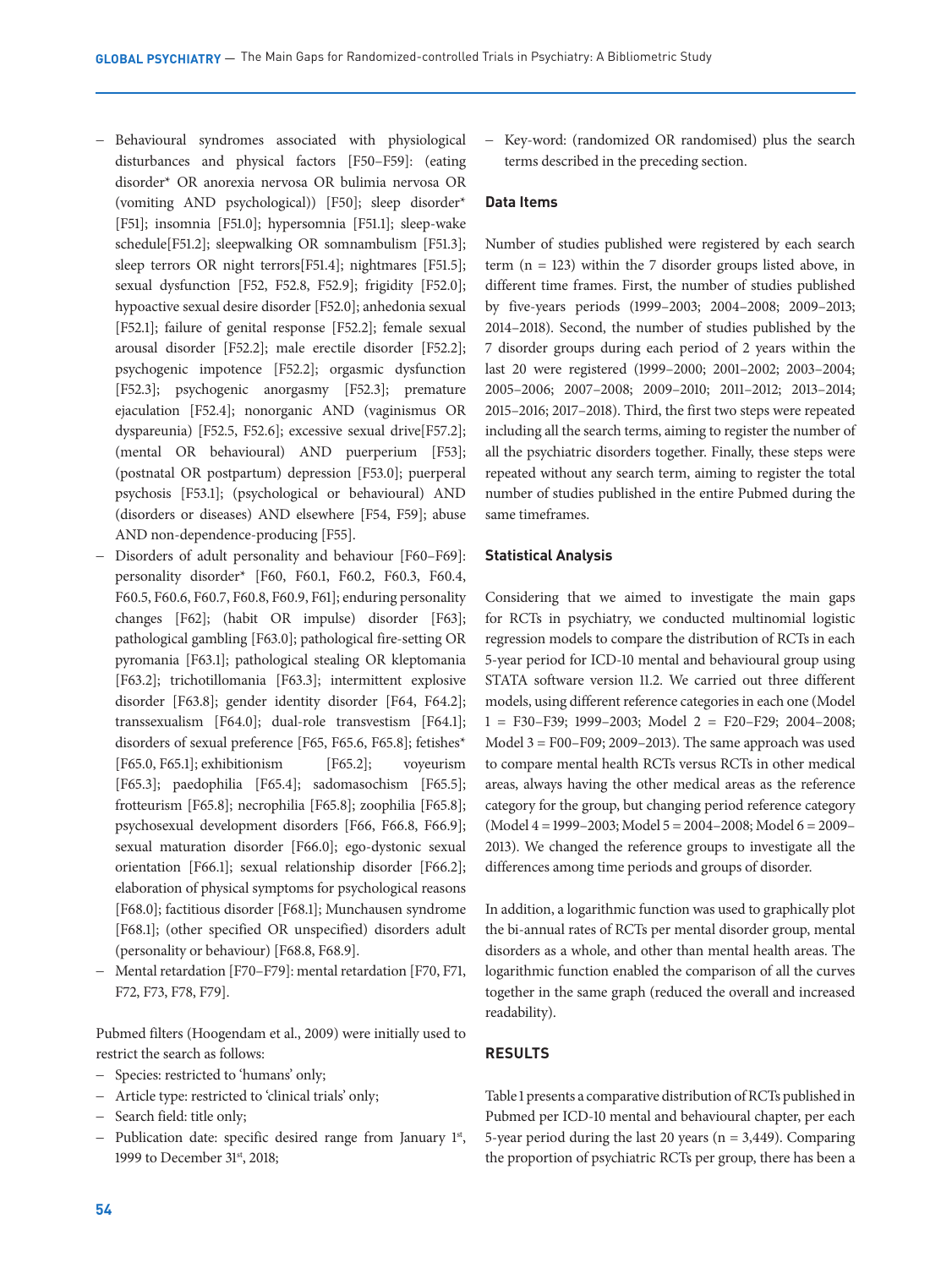|                                                                                                                                                                                                                                      | 1999                       | 2003                    |                                 |                             |                      | 2008<br>2004                                  |             |                              |                                                                                 |                   | 2009-2013                        |                                      |              |                                                                                 |                   | 2014-                             | 2018                             |                              |
|--------------------------------------------------------------------------------------------------------------------------------------------------------------------------------------------------------------------------------------|----------------------------|-------------------------|---------------------------------|-----------------------------|----------------------|-----------------------------------------------|-------------|------------------------------|---------------------------------------------------------------------------------|-------------------|----------------------------------|--------------------------------------|--------------|---------------------------------------------------------------------------------|-------------------|-----------------------------------|----------------------------------|------------------------------|
| $ICD-10$                                                                                                                                                                                                                             |                            |                         |                                 |                             |                      |                                               |             |                              |                                                                                 |                   |                                  |                                      |              |                                                                                 |                   |                                   |                                  |                              |
| $\subset$<br>Group                                                                                                                                                                                                                   | Coef1<br>$\frac{9}{6} (+)$ | Coef2<br>(95%Cl)        | Coef3<br>(95%Cl)                | $\subset$                   | $\frac{1}{\sqrt{2}}$ | Coef1<br>(95%Cl)                              | Coef2       | Coef3<br>(95%Cl)             | $\subset$                                                                       | $\% (+)$          | Coef1<br>(95%Cl)                 | Coef2<br>(95%Cl)                     | Coef3        | $\subset$                                                                       | $\% (+)$          | Coef1<br>(95%Cl)                  | Coef2<br>(95%Cl)                 | Coef3<br>(95%Cl)             |
| 54<br>F00-F09                                                                                                                                                                                                                        | Ref<br>14.2%               | (.20; 1.12)<br>$.66**$  | Ref                             | $\overline{\triangleright}$ | $9.8\%$              | $\overline{5}$<br>$39*$<br>$\overline{L}$ . T | Ref         | Ref                          | 225                                                                             | $12.3\%$          | $\overline{14}$<br>p<br>$[-.53]$ | $.46***$<br>1577]<br>$\overline{15}$ | Ref          | 367                                                                             | 14.9%             | 32)<br>ā<br>$[-33]$               | $81***$<br>$(51,1.10)$           | Ref                          |
| 35<br>F10-F19                                                                                                                                                                                                                        | Ref<br>9.2%                | (.20;1.25)<br>Ë         | 66<br>$\frac{8}{10}$<br>$[-29]$ | 55                          | 5.8%                 | $[-.92; .00]$<br>97                           | Ref         | $11$<br>$[-.28:.51]$         | $\overline{21}$                                                                 | 6.6%              | $[-.79; .03]$<br>88              | $[-.02; .72]$                        | Ref          | 138                                                                             | 5.6%              | $-14$<br>55<br>$[-.95]$           | $70$<br>ಜ<br>$(-.02)$            | $-0.06$<br>$[-.65]$          |
| 52<br>F20-F29                                                                                                                                                                                                                        | Ref<br>13.7%               | Ref                     | $[-.61; .22]$<br>$\tilde{=}$    | $770\,$                     | 18.1%                | $(-.09; .63)$                                 | Ref         | (.15; .77)<br>46**           | 264                                                                             | 14.4%             | $[-34; 34]$<br>$\Xi$             | Ref                                  | Ref          | 304                                                                             | 12.3%             | $[-49, 18]$<br>Έ                  | Ref                              | $[-.58; -.11]$               |
| 151<br>F30-F39                                                                                                                                                                                                                       | Ref<br>39.6%               | $[-.09:.63]$<br>$.26*$  | $[-.53, 14]$<br>ęr.             | 377                         | 40.0%                | Ref                                           | Ref         | 47)<br>$\approx$<br>$(-.07)$ | 765                                                                             | 41.7%             | Ref                              | (0.06; 49)<br>$26*$                  | Ref          | 1033                                                                            | 41.8%             | Ref                               | $.42***$<br>(.20;.64)            | $[-.37; .00]$<br>$-18$       |
| $\sqrt[3]{7}$<br>F40-F48                                                                                                                                                                                                             | Ref<br>$12.1\%$            | 42<br>35<br>$(-.10)$    | $[-.67;19]$<br>24               | 105                         | $11.2\%$             | 48,30<br>$\frac{8}{2}$<br>ت                   | Ref         | $-27; 39$<br>9Ö.<br>一        | 244                                                                             | 13.3%             | 31;40<br>$\tilde{q}$<br>三        | (.10; .70)<br>Ĝ                      | Ref          | 288                                                                             | 11.7%             | 44;26<br>$\frac{8}{1}$<br>ٹ       | (.13; .71)<br>$\tilde{c}$        | $-08$<br>$32*$<br>$1 - 56 -$ |
| 35<br>F50-F59                                                                                                                                                                                                                        | Ref<br>$9.2\%$             | 53;44<br>$+0.$<br>ᆜ     | 28)<br>$-18$<br>.65:2<br>그      | 120                         | 12.7%                | $.31$ ( $-.10$ $; .73$ )                      | Ref         | (.18; .85)<br>$52^*$         | $176$                                                                           | 9.6%              | $(-.41, .39)$                    | (24)<br>-.05<br>$(-.35)$             | Ref          | 300                                                                             | 12.1%             | $.22$ [ $-16;61$ ]                | $\Xi$<br>$.33*$<br>$0.06:6$      | $(-20;29)$<br>50.            |
| $\infty$<br>F60-F68                                                                                                                                                                                                                  | Ref<br>$2.1\%$             | $[-.73, .99]$<br>12     | $-13$<br>$[-94; 68]$            | $23$                        | 2.4%                 | $.14$<br>$.68,96$                             | Ref         | 97)<br>07<br>$[-16]$         | $\frac{8}{3}$                                                                   | 2.1%              | $[-.84; .71]$<br>66              | $-61$<br>9Q<br>$[-49]$               | Ref          | $\overline{\omega}$                                                             | 1.7%              | 48)<br>$\frac{8}{2}$<br>$[-1.06]$ | $-01$<br>$[-54; 54]$             | $-41$<br>$(-.88, 05)$        |
| $\hskip10mm\hskip10mm\hskip10mm\hskip10mm\hskip10mm\hskip10mm$<br>F70-F79                                                                                                                                                            | $\vec{A}$ .<br>$0,0\%$     | $\vec{A}$               | $\stackrel{\triangle}{\simeq}$  | $\overline{\phantom{0}}$    | $0.1\%$              | ≤<br>Z                                        | $rac{1}{z}$ | $\vec{A}$ .                  | $\hskip1.6pt\hskip1.3pt\hskip1.3pt\hskip1.3pt\hskip1.3pt\hskip1.5pt\hskip1.5pt$ | $0,0\%$           | $\sum_{i=1}^{n}$                 | $\stackrel{\triangle}{\simeq}$       | $\vec{A}$ .  | $\hskip1.6pt\hskip1.3pt\hskip1.3pt\hskip1.3pt\hskip1.3pt\hskip1.5pt\hskip1.5pt$ | 0,00%             | $\sum_{i=1}^{n}$                  | $\stackrel{\triangle}{\simeq}$   | $\sum_{i=1}^{n}$             |
| $\simeq$<br>Group                                                                                                                                                                                                                    | Coef4<br>$\% (#)$          | Coef5                   | Coef6                           | $\blacksquare$              | $\frac{9}{6}$ (#)    | Coef4                                         | Coef5       | Coef6                        | $\blacksquare$                                                                  | $\frac{9}{6}$ (#) | Coef4                            | Coef5                                | <b>Coef6</b> | $\simeq$                                                                        | $\frac{9}{6}$ (#) | Coef4                             | Coef5                            | Coef6                        |
| 376<br>Mental                                                                                                                                                                                                                        | Ref<br>3.1%                | $[-.53:-.29]$<br>$4***$ | $[-.67:-.45]$<br>56***          | 922                         | $4.6\%$              | $.41***$<br>(.29;.53)                         | Ref         | $(-.23; -.06)$<br>$14***$    | 1770                                                                            | 5.3%              | $.56***$<br>(.45;.67)            | (.06; .23)<br>$\ddot{+}$ .           | Ref          | 2381                                                                            | 5.0%              | (.40; .62)<br>$\overline{5}$      | $\left( .01;.17\right)$<br>$60*$ | $(-.11; .01]$                |
| 11875<br>Pubmed<br>(Other)                                                                                                                                                                                                           | Ref<br>96.9%               | Ref                     | Ref                             | 19192                       | 95.4%                | Ref                                           | Ref         | Ref                          | 31733                                                                           | 94.7%             | Ref                              | Ref                                  | Ref          | 45034                                                                           | 95.0%             | Ref                               | Ref                              | Ref                          |
| e lei<br>the<br>$%(+).$ Within                                                                                                                                                                                                       | d beha                     | oral chapter            | $%$ (#): Within                 | entire P                    |                      | ibmed; (95%Cl): 95% Confide                   |             | $\overline{a}$<br>ce Inte    |                                                                                 |                   |                                  |                                      |              |                                                                                 |                   |                                   |                                  |                              |
|                                                                                                                                                                                                                                      |                            |                         |                                 |                             |                      |                                               |             |                              |                                                                                 |                   |                                  |                                      |              |                                                                                 |                   |                                   |                                  |                              |
| Ref = Reference Category: N.A = Not Available<br>*: p < 0.05; ** p < 0.001<br>Coeff: Multinomial logistic regression comparing the distribution of RCTs in each 5-year period for ICD-10 mental and behavioral group [Reference = F3 |                            |                         |                                 |                             |                      |                                               |             |                              |                                                                                 |                   |                                  |                                      |              |                                                                                 |                   |                                   |                                  |                              |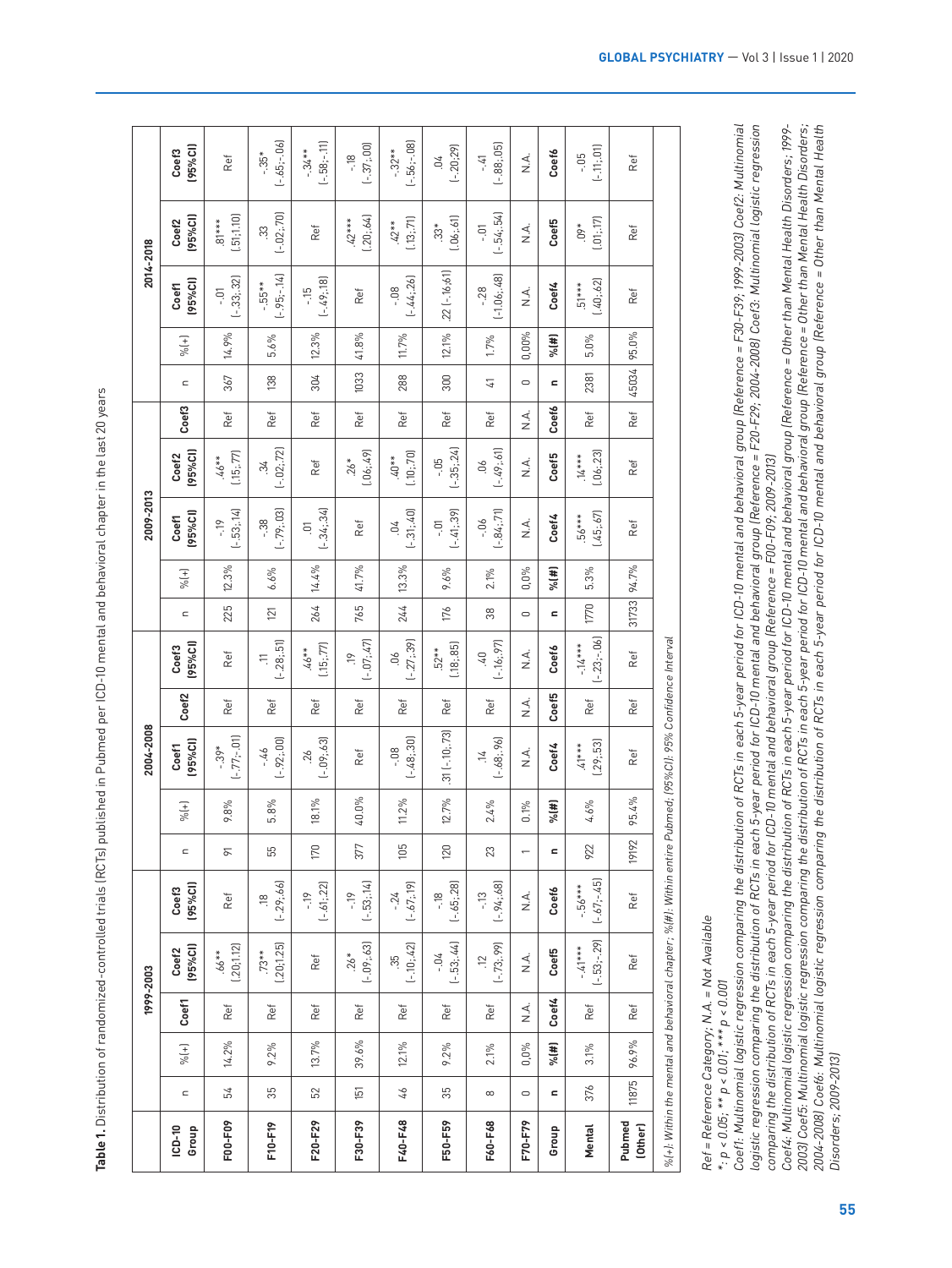

**Figure 1.** Frequencies of numbers of randomized-controlled trials published in Pubmed per ICD-10 mental and behavioral chapter, in the last 20 years

significant and progressive increase for organic disorders [F00– F09] in the last 10 years, as compared to 2004–2008 period. The opposite situation occurred for psychotic disorders, which had significantly less studies in the last 10 years, as compared to 2004–2008. Substance use disorders [F10–F19] had a significant reduction of RCTs in 2004–2008, followed by stability in 2009–2013, and reduced again in 2014–2018 period, which was almost the opposite to behavioural syndromes associated with physiological disturbances and physical factors [F50–F59] (increase, decrease and increase). Both affective [F30–F39] and neurotic, stress-related and somatoform disorders [F40–F48] presented significant increase in 2009–2013, followed by a decrease in 2014–2018 in the number of RCTs. No significant change was found for personality disorders during the entire period.

Figure 1 presents the crude distribution of RCTs published in Pubmed per ICD-10 mental and behavioural disorder group, over the last 20 years. Overall, after 16 years of considerable increase in the bi-annual absolute number of RCTs, there has been a slowdown in the last 4 years. This trend was in line with the rest of RCTs published in Pubmed within the same period. Affective disorders [F30–F39] were the mental disorder group with more RCTs in psychiatry during these last two decades. In the beginning of the period, there were around 100 Psychiatric RCTs (around 1/40 of all the RCTs in Pubmed). Psychiatry

**56 57**

peaked at almost 1,200 RCTs in 2015–2016 (more than 10 times higher than in 1999–2000). From 2007–2008 to 2015–2016, psychiatric RCTs were responsible for more than 1/20 of all the RCTs in Pubmed. Affective disorders were responsible for 40–50% of the psychiatric RCTs during this period, peaking at almost 500 RCTs in 2015–2016 (more than 10 times higher than in 1999–2000).

Figure 2 presents the distribution of RCTs published in Pubmed per ICD-10 mental and behavioural group, over the last 20 years, in a logarithmic scale. Organic [F00–F09], psychotic [F20– F29], neurotic/anxiety [F40–F48], and physiological-related [F50–F59] disorders had approximately similar trends during the last 2 decades. Psychotic disorders [F20–F29] were the second most studied psychiatric group through RCTs during almost the entire period. In the last two years, organic disorders [F00–F09] became the second most common psychiatric group with RCTs, seemingly associated with a notable decrease of the psychotic disorder group. Initially (1999–2004), the same trend of organic [F00–F09], psychotic [F20–F29], neurotic/anxiety [F40–F48], and physiological-related [F50–F59] disorders, substance use disorders [F10–F19] recorded a decrease during 2005–2008, followed by an increase (2009–2014) and another decrease in the last 4 years. Personality disorders [F60–F69] and mental retardation [F70–F79] comprise the least studied groups through RCTs during the entire period. However, the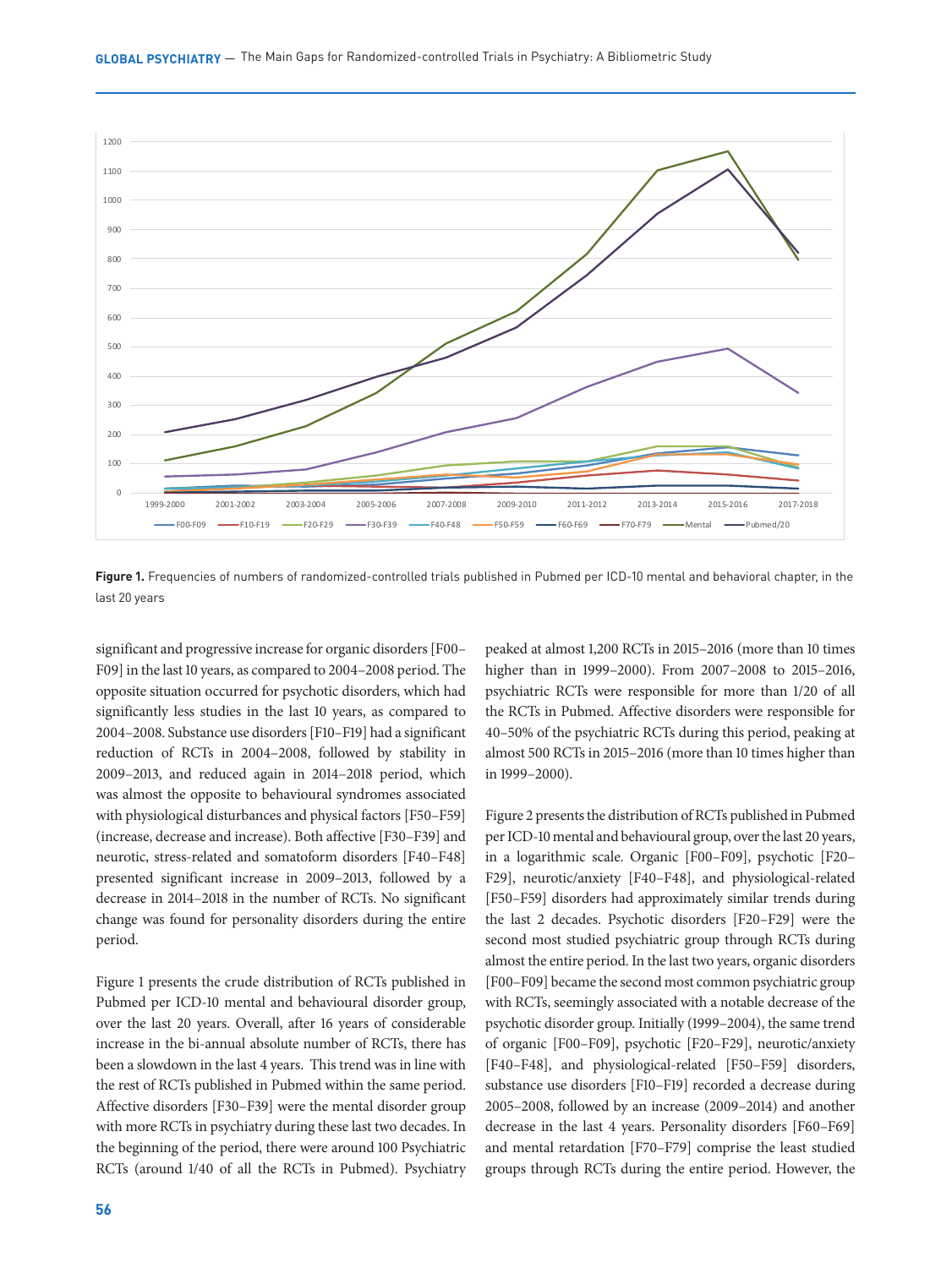

Figure 2. Frequencies of numbers of randomized-controlled trials published in Pubmed per ICD-10 mental and behavioral chapter, in the last 20 years, in a logarithmic scale (y axis indicates the power to the basis 10)

personality disorder group [F60–F69] showed a small, but linear, increase until 2007–2008, from when there has been stability of about 20 RCTs each two years. Mental retardation [F70–F79] has virtually been not studied through RCTs during the entire period.

disorders were not included in the top 20 in the last 2 years, although sleep and premature ejaculation disorders entered the top 20 in the same period.

**DISCUSSION**

Figure 3 presents distribution of RCTs published in Pubmed per top 20 ICD-10 mental and behavioural disorders, in the last 20, 10, 5, and 2 years. In all the timeframes, the top 4 disorders did not change: depression, schizophrenia, dementia, and insomnia. The difference between depression and schizophrenia has increased, with the first being investigated more than three times that of the second in the last 2 years. Despite having exchanged places, eating, generalized anxiety and post-traumatic stress disorders remained from  $6<sup>th</sup>$  to  $10<sup>th</sup>$ places in all the timeframes. There was the same situation for drug use, obsessive-compulsive, personality, and postpartum depression disorders, which remained from 11<sup>th</sup> to 15<sup>th</sup> places; and for tobacco use, phobias, and sexual dysfunction, which remained from 16<sup>th</sup> to 20<sup>th</sup>. The most remarkable changes were seen for delirium, mild cognitive, bipolar, and alcohol use disorders. Delirium and mild cognitive disorders have been increasingly more investigated through RCTs, being in the 11th/14th, 10th/13th, 8th/13th, and 5th/10th places in the last 20, 10, 5, and 2 years respectively. Whereas bipolar and alcohol use disorder have been decreasingly and less investigated through RCTs, being in the 5<sup>th</sup>/8<sup>th</sup>, 6<sup>th</sup>/9<sup>th</sup>, 7<sup>th</sup>/10<sup>th</sup>, and 8<sup>th</sup>/13<sup>th</sup>places in the last 20, 10, 5, and 2 years respectively. Panic and schizoaffective

The main objective of the present study was to identify the distribution and trends of psychiatric RCTs published during the last 20 years. This appears to be the first bibliometric study in the psychiatric field to explore all the ICD-10 mental and behavioural adult disorders. Overall, after 16 years of considerable increase in the bi-annual absolute number of RCTs, there has been a slowdown in the last 4 years. Affective, organic and psychotic disorders, and depression, schizophrenia and dementia were the top studied groups and disorders respectively – ahead of other groups/diagnoses. For substance use disorders, there has been a decrease in the last 5 years, in line with the fall of alcohol use disorder in the ranking of most studied disorders. Delirium and mild cognitive disorder are both ascending in this ranking, in line with a significant progressive increase of organic disorders in the proportion of RCTs per group of the ICD-10 fifth chapter. Personality disorders and mental retardation have consistently been and remain the least studied groups.

The current study demonstrated that the slowdown of RCTs in psychiatry follows a similar trend for variation of RCTs in the entire medical field, reducing increase rate in 2015–2016, and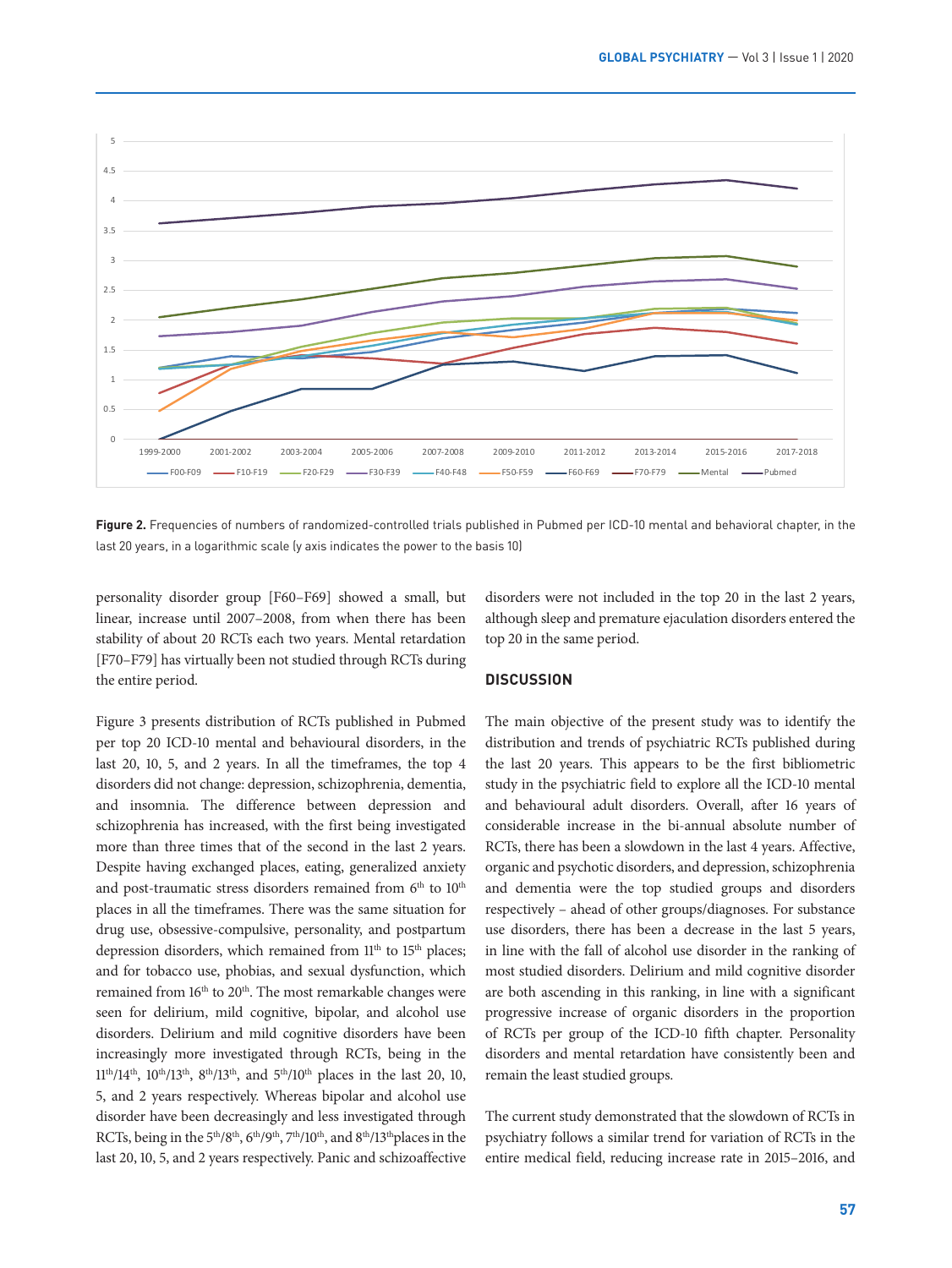

Figure 3. Distribution of randomized-controlled trials published in Pubmed per top 20 ICD-10 mental and behavioral disorders, within different time frames

showing a decrease rate in 2017–2018. Recently, there has been some discussion of the possible alternatives to RCTs because of their high costs, long duration, and limited generalizability (Franklin et al., 2017). Real-world studies (longitudinal healthcare databases and registries) could be possible substitutes for RCTs in some situations (Franklin et al., 2017). In addition, there are also changing and stricter regulatory requirements that may make RCTs more problematic (e.g., tighter rules for placebo controlled RCTs; careful risk assessment), compared to observational and naturalistic studies (McNamara et al., 2019). In addition, there are fewer new drugs coming in the market since the beginning of the last decade that require their study using RCTs (Vogel, 2002).

Pharmaceutical companies have been investing less in research and development of new medications, partially because of the pharmaceutical price controls allowed by some countries to avoid the constraints of patent agreements (Vogel, 2002). The emerging new diagnoses listed in DSM-5 and ICD-11 could also play a role in attracting RCTs more than the ICD-10 and DSM-IV.

The extent of affective disorders' research probably reflects the extent of diagnosis of depression within the context of common mental disorders (Bhana et al., 2019), increased mental health literacy and recognition of depressive symptoms by the general population (Lauber et al., 2005), indications for various agents extending into this diagnostic area (Machmutow et al.,

2019), as well as the emergence of novel electrical stimulation techniques/technology and novel agents, such as ketamine (Huang et al., 2017). Delirium and mild cognitive disorder have moved up in the rankings over time, which may have to do with an increasing awareness of the need to clearly delineate medical causes rather than psychiatric only (Estrada-Orozco et al., 2018; Fowler, 2019), with consequent impact on use of resources and patient care (Fowler, 2019), and an increasing emphasis on early intervention for mild cognitive disorder as a means of preventing progression to dementia (Estrada-Orozco et al., 2018).

The proportional decrease with regard to psychotic disorders may be paralleled by the increase in organic disorders' research, boosted by dementia, delirium and mild cognitive disorder, notwithstanding that schizophrenia remains the 2nd most investigated disorder, having several new medications on the market (Citrome, 2016). The decline of alcohol use disorders' investigation through RCTs, when it remains a public health issue, may be due to the lack of new medication candidates for clinical trials (Canella et al., 2019). A considerable amount of research with various molecules were tested for alcohol use disorders, which, in most cases, did not reach significant clinical efficacy to justify further studies, despite promising preclinical data (Canella et al., 2019).

Personality disorders are difficult to study owing to the diagnostic overlap in terms of clinical features (Wang et al.,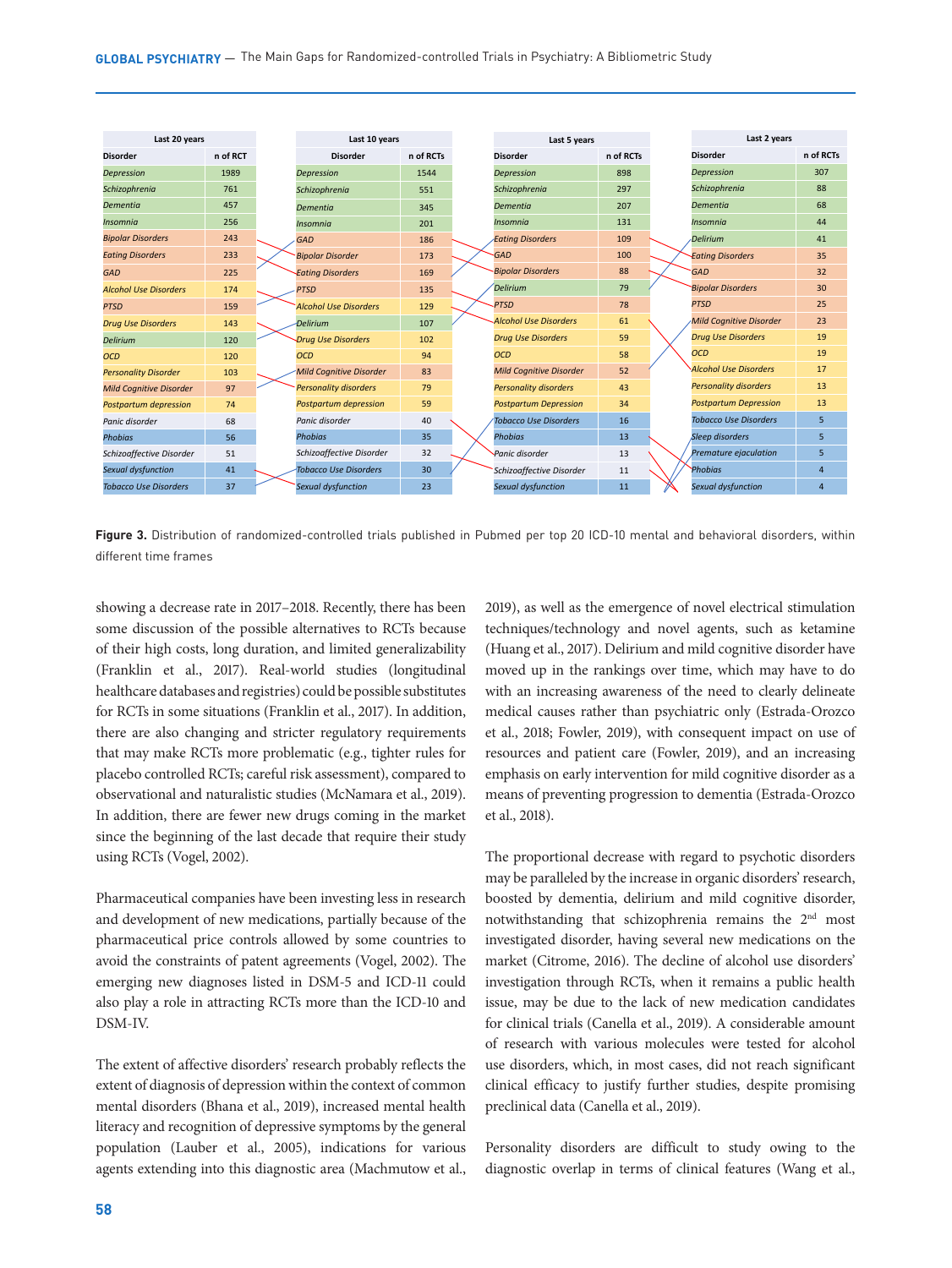2019), frequent comorbidity, difficulty in recruitment and retention in treatment (Gamache et al., 2018), and also the lack of pharmacological efficacy in treatment (Bellino et al., 2011). The area of personality pathology is one of the least studied with RCT methodology, despite the evidence that such pathology accounts for around 10% of the population. The RCT's that have been performed are almost exclusively in borderline personality disorder, a condition that is an outlier in the group and might well be classified elsewhere (Tyrer, 2009; Newton-Howes et al., 2014). This is partly due to the uncertainty around effective interventions but is also influenced by lack of pharmaceutical interest. As personality pathology is associated with a poor response to treatment for common conditions such as anxiety and depression (Skodol et al., 2014), it should be addressed as an important aspect of comorbidity in randomised studies. Similar issues could be even more important for mental retardation (Cook et al., 1992; Hemayattalab et al., 2010; Artigas-Pallarés, 2006) (i.e., no definitive treatment for a non-changeable presentation), added to the fact of ethical issues with recruitment for those who cannot understand the risks involved in a given RCT (Little et al., 2002).

The 'popularity' of diagnostic categories for RCTs seems to be guided by 'clinical vogue', which could be influenced by a host of factors, such as novel treatments and ease of access to patient populations. It is not necessarily linked to the actual need as indicated by prevalence and/or burden of disorders and public health impact (e.g., alcohol use disorders). Based on the WHO treatment guideline for the most important ICD-10 mental and behavioural disorders (WHO, 1996), the following would deserve more attention from further RCTs: acute/ transient psychosis; mixed anxiety and depression; adjustment disorder; dissociative and conversion disorders; somatization; hypochondria; and neurasthenia. Dissociative disorders, including dissociative identity disorder, are almost completely neglected in the RCT literature (Simeon & Knutelska, 2005; Ross, 2005). Another critical issue is connected with the pharmaceutical industry because they support many RCTs. In this context, many papers have been published, which favour pharmaceutical agents (psychotropics) that can have an impact on the clinical guidelines changing (Stuhec et al., 2015). Finally, most patients with mental health problems have been treated with more medications and have more mental and/or somatic diseases. In this point of view, RCTs are not always representative for this population, which is even more important in elderly patients. More real clinical patients are often covered with observational clinical trials (Castaldelli-Maia et al., 2018b; Holzapfel & Szabo, 2018), which are very important especially in elderly patients with mental disorders (Stuhec & Gorenc, 2019).

There are also several barriers conduct and publish psychiatric research, especially for younger colleagues (Koelkebeck et al., 2019).

### **Limitations**

The present study used only the Pubmed database. Whilst not necessarily comprehensive, as there are other important databases (Web of Science, GoogleScholar, Scopus), it likely provides a good reflection of the status quo given Pubmed's standing as the most important medical database as well as the number of articles indexed. In addition, using data sources beyond PubMed would probably only modestly impact the results (Halladay et al., 2015). Despite not including Englishlanguage studies only, Pubmed may exclude many publications of local relevance published locally, without an assumption of a lower scientific standard, which may be a mistake (i.e., potential scientific hegemony of English-language studies). Moreover, it is important to note that ICD-10 is indeed a universal system. The exclusion of studies that did not mention randomized or randomised within the title could have also biased our results. However, it is very rare to find a study like this in Pubmed database. In addition, this selection bias may have affected all the groups of mental disorders in a similar rate. Unfortunately, the present study did not assess whether the pharmaceutical industry funded the included RCTs. Also, there was no RCT quality assessment. Finally, because we only looked at ICD 10 diagnoses, mental health conditions like suicide, catatonia and aggression, which are equally important psychiatric issues, were not included.

# **CONCLUSION**

Despite showing an increase in the first 15 years of the 20 year study period, the last 5 years was marked by a slowdown in psychiatric RCTs, similar to the other medical areas. Novel treatments, ease of access to patient populations, and 'clinical vogue', seem to be more important to guide the conducting of RCTs than the actual need as indicated by prevalence and/ or burden of disorders and public health impact. Some areas are privileged (affective, psychotic and organic disorders) potentially to the detriment of others (substance use, personality disorders and mental retardation). Regarding specific disorders, acute/transient psychosis; mixed anxiety and depression; adjustment disorder; dissociative and conversion disorders; somatization; hypochondria; and neurasthenia, would likely warrant future RCTs. Clinical researchers and scientific journal editors should give special attention to the less studied areas and disorders, when considering conducting and publishing RCT studies, respectively.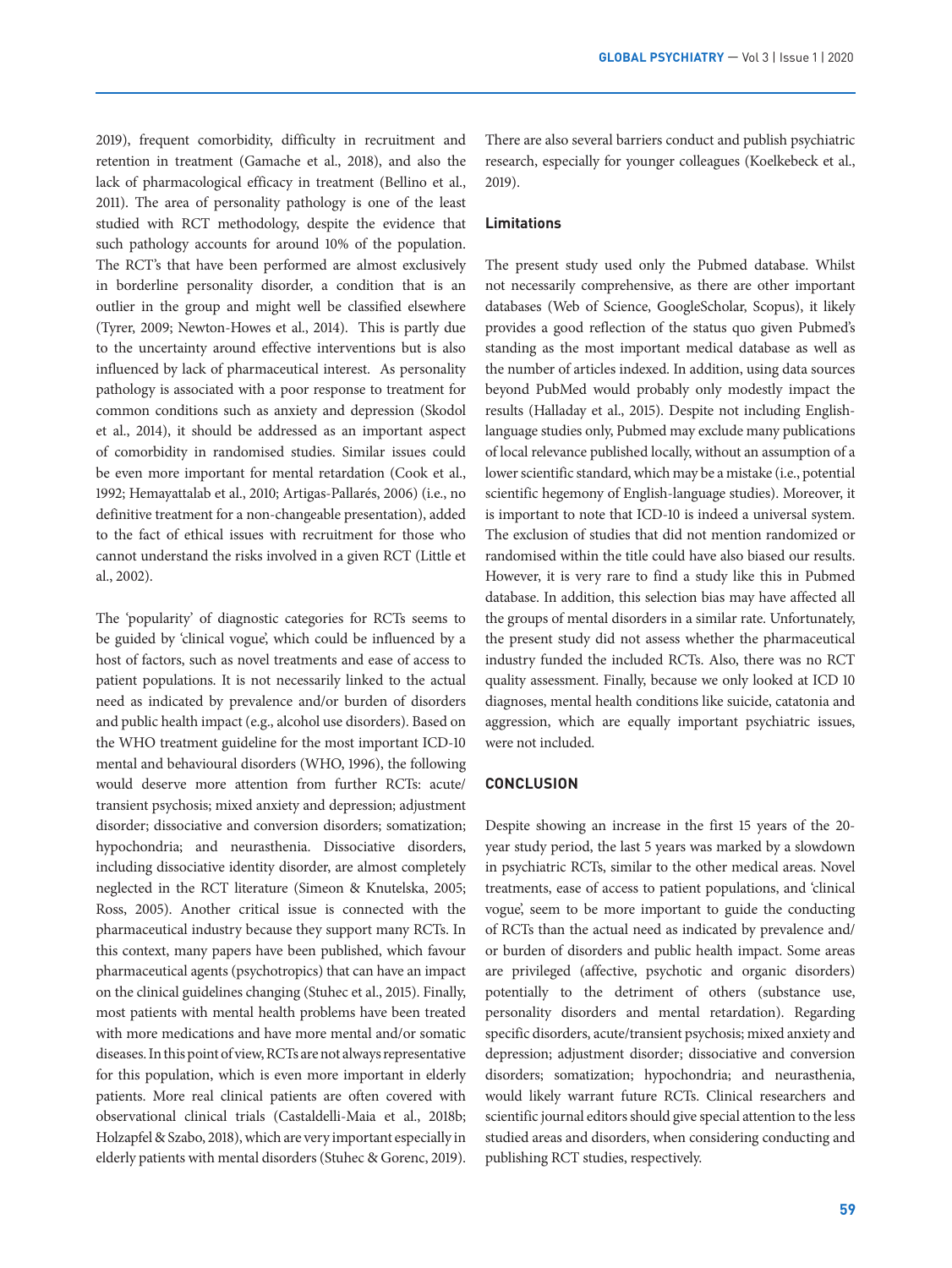# **ACKNOWLEDGEMENTS**

None

# **AUTHORS' CONTRIBUTION**

Authors JMC-M, MRB, DL-T, PSC, AC, PJT, RH, and CPD designed the study. JMCM and CPS wrote protocol, managed data collection, and created the databank. Authors JMC-M, MRB, DL-T, PSC, AC, PJT, RH, and CPD managed the literature searches and summaries of previous related work. JMC-M, RH, and CPS undertook the statistical analysis. Author JMC-M, MRB, DL-T, PSC, AC, PJT, RH, and CPD wrote the first draft of the manuscript. All authors contributed to and have approved the final manuscript.

#### **ETHICAL APPROVAL**

Ethical Approval not needed – Bibliometric Study

# **FUNDING**

None

# **INFORMED CONSENT**

Informed Consent not needed – Bibliometric Study

# **STUDY REGISTRATION**

Study Registration not needed – Bibliometric Study

#### **REFERENCES**

Allison, L., & Moncrieff, J. (2014). 'Rapid tranquillisation': an historical perspective on its emergence in the context of the development of antipsychotic medications. History of psychiatry, 25(1), 57–69.

Artigas-Pallarés, J. (2006). Pharmacological treatment of mental retardation. Revista de Neurologia, 42(S1): S109–S115.

Bellino, S., Rinaldi, C., Bozzatello, P., & Bogetto, F. (2011). Pharmacotherapy of borderline personality disorder: A systematic review. Current medicinal chemistry, 18(22), 3322–3329.

Bhana, A., Mntambo, N., Gigaba, S. G., Luvuno, Z. P. B., Grant, M., Ackerman, D., ... & Petersen, I. (2019). Validation of a brief mental health screening tool for common mental disorders in primary healthcare. SAMJ: South African Medical Journal, 109(4), 278–283.

Cannella, N., Ubaldi, M., Masi, A., Bramucci, M., Roberto, M., Bifone, A., & Ciccocioppo, R. (2019). Building better strategies to develop new medications in Alcohol Use Disorder: Learning from past success and failure to shape a brighter future. Neuroscience & Biobehavioral Reviews [Epub ahead of print].

Castaldelli-Maia, J. M., Andrade, L. H., Keyes, K. M., Cerdá, M., Pilowsky, D. J., & Martins, S. S. (2016). Exploring the latent trait of opioid use disorder criteria among frequent nonmedical prescription opioid users. Journal of psychiatric research, <sup>80</sup>, 79–86.

Castaldelli-Maia, J. M., Andrade, L. H., Storr, C. L., Viana, M. C., Andrade, A. G., & Martins, S. S. (2018a). The latent trait of ICD-

11 nicotine dependence criteria: Dimensional and categorical phenotypes. Psychiatry research, 266, 275–283.

Castaldelli-Maia, J. M., Martins, S. S., & Walker, N. (2018b). The effectiveness of Cytisine versus Nicotine Replacement Treatment for smoking cessation in the Russian Federation. The International journal on drug policy, 58, 121–125.

Castaldelli-Maia, J. M., Wang, Y. P., Borges, G., Silveira, C. M., Siu, E. R., Viana, M. C., ... & Andrade, L. H. (2015). Investigating dimensionality and measurement bias of DSM-5 alcohol use disorder in a representative sample of the largest metropolitan area in South America. Drug and alcohol dependence, 152, 123– 130.

Citrome, L. (2016). Emerging pharmacological therapies in schizophrenia: what's new, what's different, what's next?. CNS spectrums, 21(S1), 1–12.

Cook Jr, E. H., Rowlett, R., Jaselskis, C., & Leventhal, B. L. (1992). Fluoxetine treatment of children and adults with autistic disorder and mental retardation. Journal of the American Academy of Child & Adolescent Psychiatry, 31(4), 739–745.

Corrigan, P. W., Watson, A. C., Heyrman, M. L., Warpinski, A., Gracia, G., Slopen, N., & Hall, L. L. (2005). Structural stigma in state legislation. Psychiatric Services, 56(5), 557–563.

Degenhardt, L., Bharat, C., Bruno, R., Glantz, M. D., Sampson, N. A., Lago, L., ... & Caldas-de-Almeida, J. M. (2019). Concordance between the diagnostic guidelines for alcohol and cannabis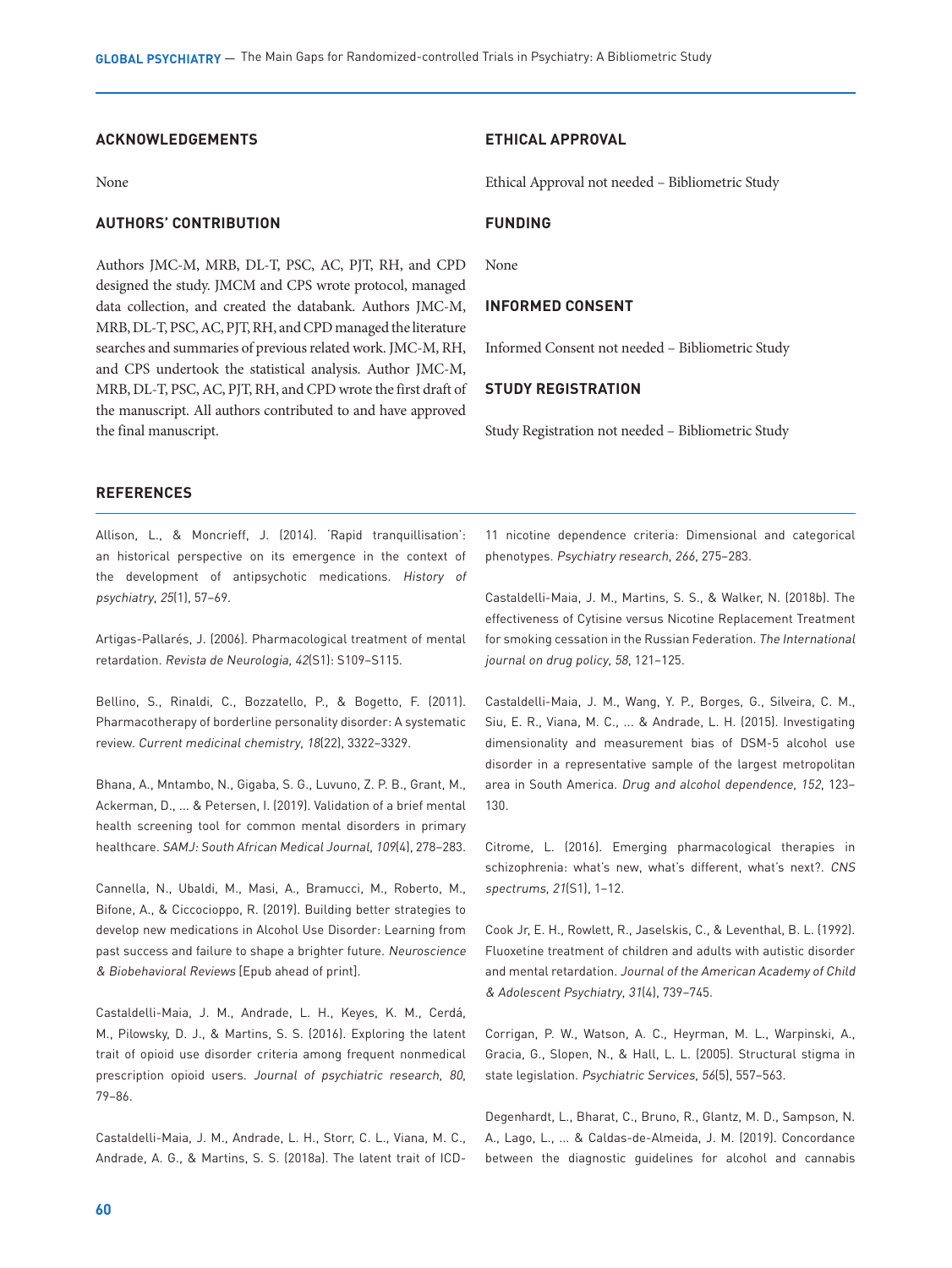use disorders in the draft ICD-11 and other classification systems: analysis of data from the WHO's World Mental Health Surveys. Addiction, 114(3), 534–552.

DeLuca, J. S., & Clement, T. (2017). Does individual stigma predict mental health funding attitudes? Toward an understanding of resource allocation and social climate. The Israel journal of psychiatry and related sciences, 54(1), 6–17.

Estrada-Orozco, K., Bonilla-Vargas, K., Cruz, F., Mancera, O., Ruiz, M., Alvarez, L., ... & Arboleda, H. (2018). Cognitive assessment test: validation of a short cognitive test for the detection of mild cognitive disorder. International Journal of Alzheimer's Disease, 2018, 3280621.

Falagas, M. E., Pitsouni, E. I., Malietzis, G. A., & Pappas, G. (2008). Comparison of PubMed, Scopus, web of science, and Google scholar: strengths and weaknesses. The FASEB journal, <sup>22</sup>(2), 338–342.

Fowler, B. M. (2019). Clinical Education to Decrease Perceived Barriers to Delirium Screening in Adult Intensive Care Units. Critical care nursing quarterly, 42(1), 41–43.

Frandsen, T. F., Eriksen, M. B., Hammer, D. M. G., & Christensen, J. B. (2019). PubMed coverage varied across specialties and over time: a large-scale study of included studies in Cochrane reviews. Journal of clinical epidemiology, 112, 59–66.

Franklin, J. M., & Schneeweiss, S. (2017). When and how can real world data analyses substitute for randomized controlled trials?. Clinical Pharmacology & Therapeutics, 102(6), 924–933.

Gamache, D., Savard, C., Lemelin, S., Côté, A., & Villeneuve, É. (2018). Premature Termination of Psychotherapy in Patients With Borderline Personality Disorder: A Cluster-Analytic Study. The Journal of nervous and mental disease, 206(4), 231–238.

Grossman, J., & Mackenzie, F. J. (2005). The randomized controlled trial: gold standard, or merely standard?. Perspectives in biology and medicine, 48(4), 516–534.

Halladay, C. W., Trikalinos, T. A., Schmid, I. T., Schmid, C. H., & Dahabreh, I. J. (2015). Using data sources beyond PubMed has a modest impact on the results of systematic reviews of therapeutic interventions. Journal of clinical epidemiology, 68(9), 1076–1084.

Harris, M., Chandran, S., Chakraborty, N., & Healy, D. (2005). The impact of mood stabilizers on bipolar disorder: the 1890s and 1990s compared. History of Psychiatry, 16(4), 423–434.

Hasan, A., Bandelow, B., Yatham, L. N., Berk, M., Falkai, P., Möller, H. J., ... & WFSBP Guideline Task Force Chairs. (2019). WFSBP guidelines on how to grade treatment evidence for clinical guideline development. The World Journal of Biological Psychiatry, 20(1), 2–16.

Hemayattalab, R., & Movahedi, A. (2010). Effects of different variations of mental and physical practice on sport skill learning in adolescents with mental retardation. Research in developmental disabilities, 31(1), 81–86.

Hockenberry, J. M., Joski, P., Yarbrough, C., & Druss, B. G. (2019). Trends in treatment and spending for patients receiving outpatient treatment of depression in the United States, 1998-2015. JAMA psychiatry, 76(8), 810–817.

Holzapfel, E. M., & Szabo, C. P. (2018). Pharmacotherapy prescribing patterns in the treatment of bipolar disorder in a South African outpatient population. Global Psychiatry, 1(2), 39–51.

Hoogendam, A., de Vries Robbe, P. F., Stalenhoef, A. F., & Overbeke, A. J. P. (2009). Evaluation of PubMed filters used for evidencebased searching: validation using relative recall. Journal of the Medical Library Association: JMLA, 97(3), 186.

Huang, Y. J., Lane, H. Y., & Lin, C. H. (2017). New treatment strategies of depression: based on mechanisms related to neuroplasticity. Neural plasticity, 2017, 4605971.

Koelkebeck, K., Stefanovic, M. P., Frydecka, D., Palumbo, C., Andlauer, O., Riese, F., ... & da Costa, M. P. (2019). Barriers and facilitators to conducting research by early career psychiatrists: a literature review. Global Psychiatry, 2(2), 135–153.

Koskinen, J., Isohanni, M., Paajala, H., Jääskeläinen, E., Nieminen, P., Koponen, H., ... & Miettunen, J. (2008). How to use bibliometric methods in evaluation of scientific research? An example from Finnish schizophrenia research. Nordic journal of psychiatry, 62(2), 136–143.

Kupfersmid, J. (2019). Freud's Clinical Theories Then and Now. Psychodynamic psychiatry, 47(1), 81–97.

Lauber, C., Ajdacic-Gross, V., Fritschi, N., Stulz, N., & Rössler, W. (2005). Mental health literacy in an educational elite – an online survey among university students. BMC Public Health, 5(1), 44.

Little, J. D., McFarlane, J., & Ducharme, H. M. (2002). ECT use delayed in the presence of comorbid mental retardation: a review of clinical and ethical issues. The journal of ECT, 18(4), 218–222.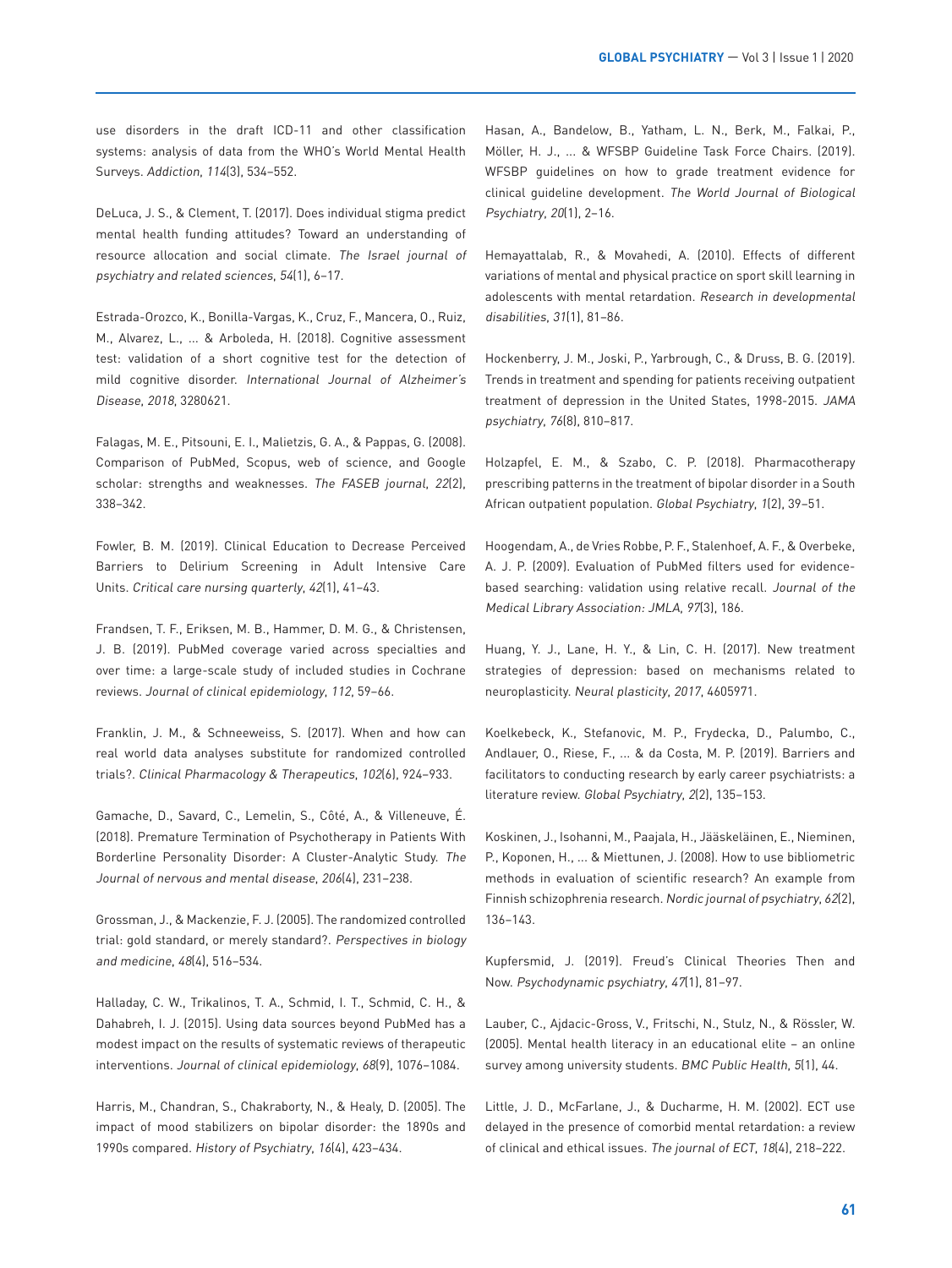Liu, B., Liu, J., Wang, M., Zhang, Y., & Li, L. (2017). From serotonin to neuroplasticity: evolvement of theories for major depressive disorder. Frontiers in cellular neuroscience, 11, 305.

López-Muñoz, F., Tracy, D. K., Povedano-Montero, F. J., Breedvelt, J., García-Pacios, J., Fernández-Martín, M. P., ... & Álamo, C. (2019). Trends in the scientific literature on atypical antipsychotic drugs in the United Kingdom: a bibliometric study. Therapeutic advances in psychopharmacology, 9, 2045125318820207.

Machmutow, K., Meister, R., Jansen, A., Kriston, L., Watzke, B., Härter, M. C., & Liebherz, S. (2019). Comparative effectiveness of continuation and maintenance treatments for persistent depressive disorder in adults. Cochrane Database of Systematic Reviews, (5), CD012855.

Manca, A., Cugusi, L., Dvir, Z., & Deriu, F. (2017). PubMed should raise the bar for journal inclusion. The Lancet, 390(10096), 734– 735.

McNamara, C., Engelhardt, N., Potter, W., Yavorsky, C., Masotti, M., & Di Clemente, G. (2019). Risk-Based Data Monitoring: Quality Control in Central Nervous System (CNS) Clinical Trials. Therapeutic innovation & regulatory science, <sup>53</sup>(2), 176– 182.

Möller-Leimkühler, A. M., Möller, H. J., Maier, W., Gaebel, W., & Falkai, P. (2016). EPA guidance on improving the image of psychiatry. European archives of psychiatry and clinical neuroscience, 266(2), 139–154.

Newton-Howes, G., Tyrer, P., Johnson, T., Mulder, R., Kool, S., Dekker, J., & Schoevers, R. (2014). Influence of personality on the outcome of treatment in depression: systematic review and metaanalysis. Journal of Personality Disorders, 28(4), 577–593.

Overholser, J. C. (2002). Treatments for depression: wisdom imparted from treatments discarded. The International Journal of Psychiatry in Medicine, 32(4), 317–336.

Reed, G. M. (2010). Toward ICD-11: Improving the clinical utility of WHO's International Classification of mental disorders. Professional Psychology: Research and Practice, 41(6), 457.

Reed, G. M. (2018). Progress in developing a classification of personality disorders for ICD-11. World Psychiatry, 17(2), 227–229.

Ross, C. A. (2005). A proposed trial of dialectical behavior therapy and trauma model therapy. Psychological reports, 96(S3), 901–911.

Sedler, M. J. (2016). Medicalization in psychiatry: the medical model, descriptive diagnosis, and lost knowledge. Medicine, Health Care and Philosophy, 19(2), 247–252.

Shankman, S. A., Funkhouser, C. J., Klein, D. N., Davila, J., Lerner, D., & Hee, D. (2018). Reliability and validity of severity dimensions of psychopathology assessed using the Structured Clinical Interview for DSM 5 (SCID). International journal of methods in psychiatric research, 27(1), e1590.

Simeon, D., & Knutelska, M. (2005). An open trial of naltrexone in the treatment of depersonalization disorder. Journal of clinical Psychopharmacology, 25(3), 267–270.

Skodol, A. E., Geier, T., Grant, B. F., & Hasin, D. S. (2014). Personality disorders and the persistence of anxiety disorders in a nationally representative sample. Depression and Anxiety, 31(9), 721–728.

Stuhec, M., & Gorenc, K. (2019). Positive impact of clinical pharmacist interventions on antipsychotic use in patients on excessive polypharmacy evidenced in a retrospective cohort study. Global Psychiatry, 2(2), 155–163.

Stuhec, M., Munda, B., Svab, V., & Locatelli, I. (2015). Comparative efficacy and acceptability of atomoxetine, lisdexamfetamine, bupropion and methylphenidate in treatment of attention deficit hyperactivity disorder in children and adolescents: a meta-analysis with focus on bupropion. Journal of affective disorders, 178, 149– 159.

Thoma, N., Pilecki, B., & McKay, D. (2015). Contemporary cognitive behavior therapy: A review of theory, history, and evidence. Psychodynamic Psychiatry, 43(3), 423–461.

Tyrer, P. (2009). Why borderline personality disorder is neither borderline nor a personality disorder. Personality and Mental Health, 3(2), 86–95.

Vogel, R. J. (2002). Pharmaceutical patents and price controls. Clinical therapeutics, 24(7), 1204–1222.

Wang, J., Chen, Z., Sun, W., Zheng, Y., Hui, L., Liu, X., ... & Zhang, T. (2019). A Strategy to Address High Comorbidity of Personality Disorders in a Chinese Population: A Principal and Subordinate Diagnostic Model. Psychiatry, 82(3), 272–282.

World Health Organization. (1992). The ICD-10 Classification of Mental and Behavioural Disorders: Clinical Descriptions and Diagnostic Guidelines (Vol. 1). World Health Organization.